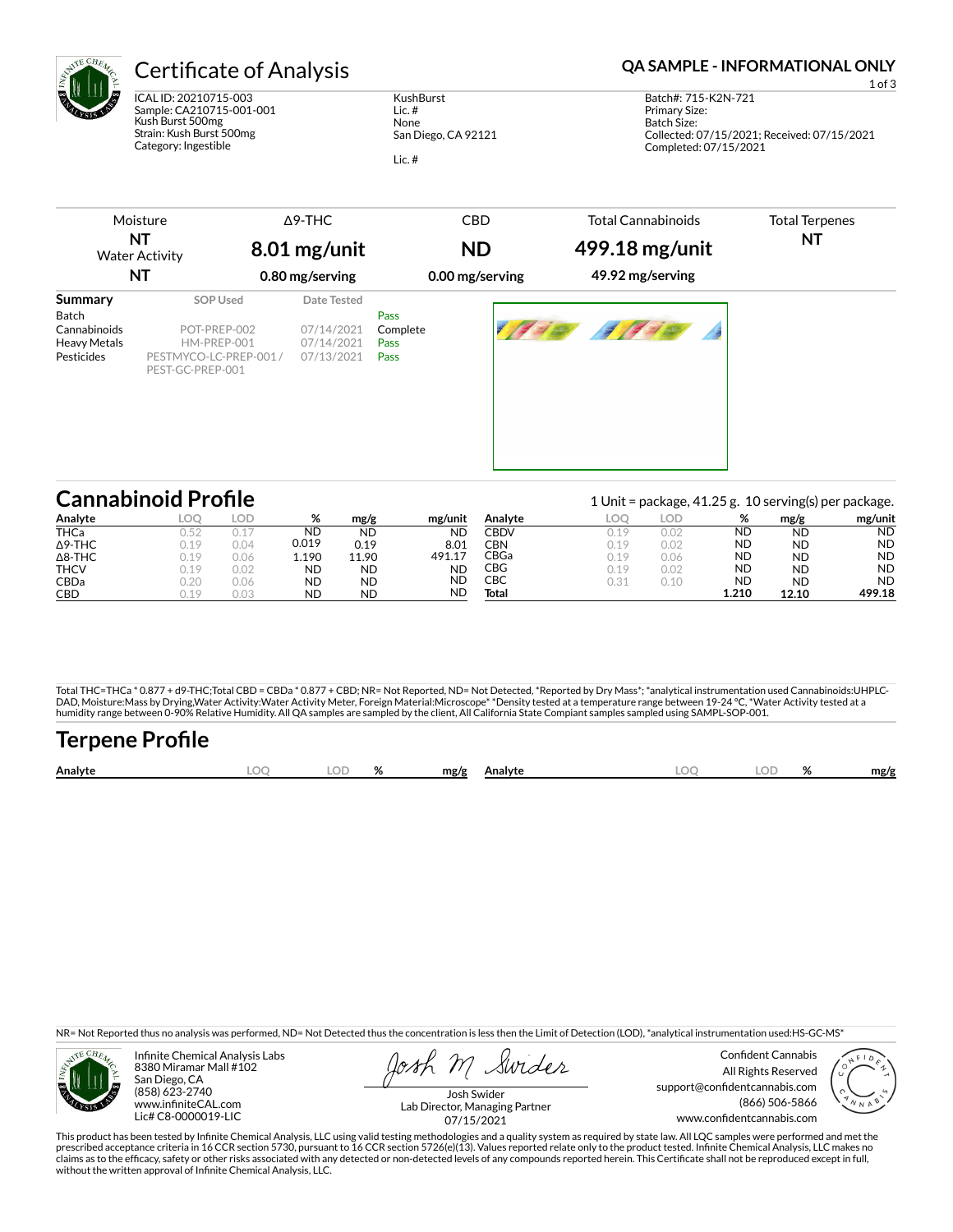

ICAL ID: 20210715-003 Sample: CA210715-001-001 Kush Burst 500mg Strain: Kush Burst 500mg Category: Ingestible

**KushBurst** Lic. # None San Diego, CA 92121 Lic. #

Certificate of Analysis **Certificate of Analysis QA SAMPLE - INFORMATIONAL ONLY** 

2 of 3

Batch#: Primary Size: Batch Size: Collected: 07/15/2021; Received: 07/15/2021 Completed: 07/15/2021

### **Residual Solvent Analysis**

| Category 1 | OO. | LOD | Limit | Status | <b>Category 2</b> | .OO | LOD | Limit | Status | <b>Category 2</b> | .OO | LOD | Limit | Status |
|------------|-----|-----|-------|--------|-------------------|-----|-----|-------|--------|-------------------|-----|-----|-------|--------|
|            |     |     |       |        |                   |     |     |       |        |                   |     |     |       |        |

NR= Not Reported thus no analysis was performed, ND= Not Detected thus the concentration is less then the Limit of Detection (LOD) ,\*analytical instrumentation used=HS-GC-MS\*

## **Heavy Metal Screening**

|         |                                                                          | LOC       | LOD       | Limit | <b>Status</b> |
|---------|--------------------------------------------------------------------------|-----------|-----------|-------|---------------|
|         | µg/g                                                                     | $\mu$ g/g | $\mu$ g/g | µg/g  |               |
| Arsenic | <b>ND</b>                                                                | 0.009     | 0.003     | ı.5   | Pass          |
| Cadmium | <b>ND</b>                                                                | 0.002     | 0.001     | U.5   | Pass          |
| Lead    | <loq< th=""><th>0.004</th><th>0.001</th><th>U.5</th><th>Pass</th></loq<> | 0.004     | 0.001     | U.5   | Pass          |
| Mercury | <b>ND</b>                                                                | 0.014     | 0.005     |       | Pass          |

NR= Not Reported thus no analysis was performed, ND= Not Detected thus the concentration is less then the Limit of Detection (LOD) , \*analytical instrumentation used:ICP-MS\*

## **Microbiological Screening**

| . |  |
|---|--|
|   |  |

ND=Not Detected; \*analytical instrumentation used:qPCR\*



Infinite Chemical Analysis Labs 8380 Miramar Mall #102 San Diego, CA (858) 623-2740 www.infiniteCAL.com Lic# C8-0000019-LIC

Josh M Swider

Confident Cannabis All Rights Reserved support@confidentcannabis.com (866) 506-5866 www.confidentcannabis.com



Josh Swider Lab Director, Managing Partner 07/15/2021

This product has been tested by Infinite Chemical Analysis, LLC using valid testing methodologies and a quality system as required by state law. All LQC samples were performed and met the<br>prescribed acceptance criteria in without the written approval of Infinite Chemical Analysis, LLC.